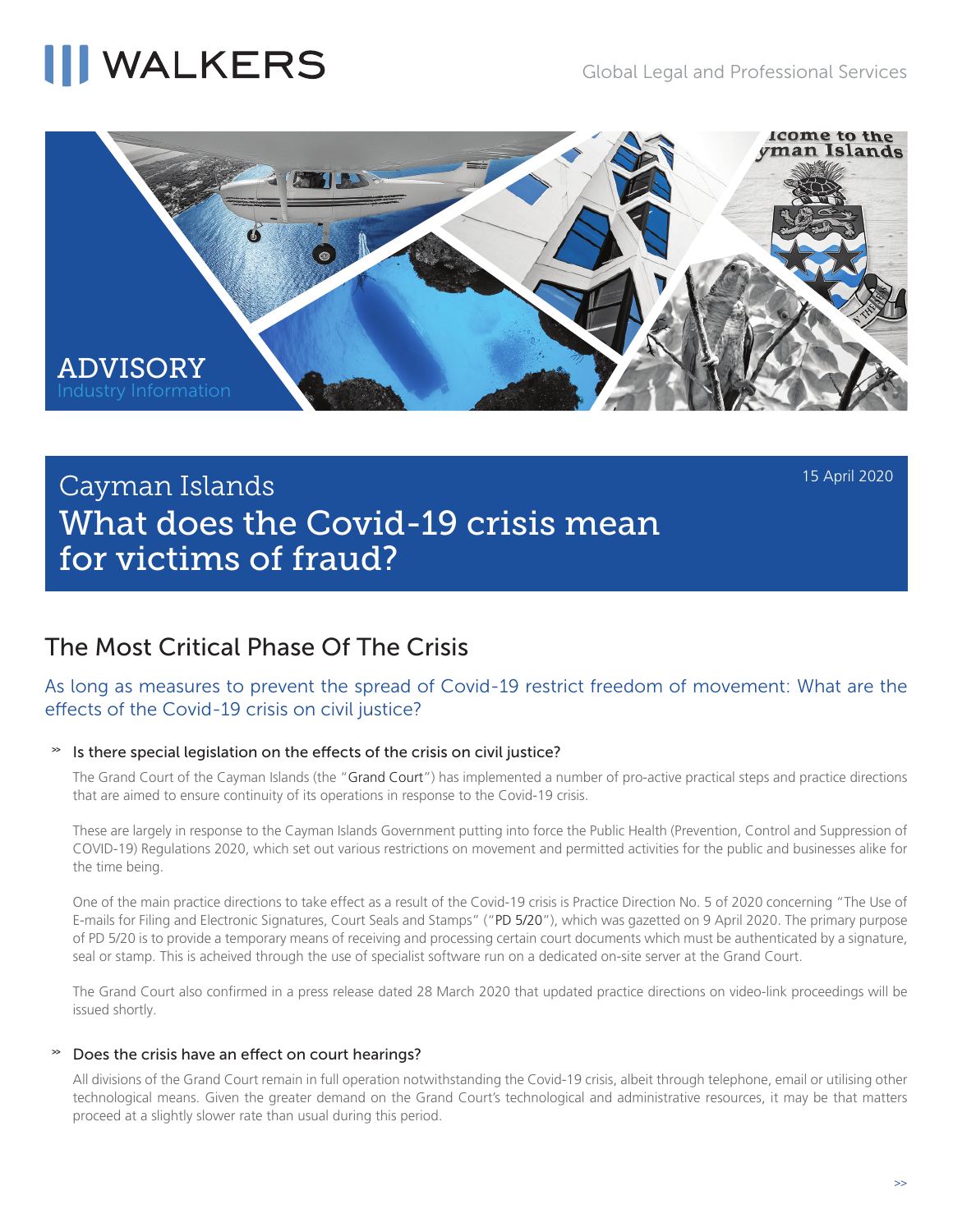# **WALKERS**



All divisions of the Grand Court have established telephone and email helpdesks to allow court users to maintain contact on a daily basis. Parties also have the ability to make payments to the Grand Court online. New cases are able to be opened on the basis of electronic filings, with the undertaking that parties will provide the originals once the restrictions regarding the Covid-19 crisis have been lifted. Whilst physical court searches have been suspended until further notice, the Grand Court continues to upload and publish new originating actions onto its electronic platform daily pursuant to paragraph 10 of PD 5/20.

#### >> Does the crisis have an effect on deadlines (of procedural and substantive law)?

rocedural and substantive deadlines (including limitation periods) are not directly affected by the Covid-19 crisis, although parties remain at liberty to either agree extensions or tolling periods between themselves, or where necessary, apply to the Grand Court. Whilst it seems likely that the Grand Court will be receptive to applications for extensions to procedural deadlines, since claims remain capable of being filed and any pending limitation period will have been known for a number of years already, attempts to extend time solely on the basis of the Covid-19 crisis may well be challenging.

If parties are subject to an obligation to make a payment into court on a specified date, the Grand Court has advised to allow no less than 2 days for processing the payment online.

#### Does the crisis have an effect on enforcement?

Since the Grand Court is operating, there should be no issue in obtaining orders for enforcement, or in aid of enforcement, especially if the enforcement measures in question entail certain administrative steps being taken. It remains to be seen how enforcement measures which involve physical steps, such as the appointment of a bailiff or physical possession of a property (which would in any event be unusual in the Cayman Islands), will be affected by the Covid-19 crisis due to the potential practical difficulties in putting those steps into effect.

#### How do courts work during the crisis?

Whilst the physical office of the Grand Court is currently closed to the public, it has been designated as an essential service, which means that it remains staffed notwithstanding the general restrictions on movement and activity that are currently in place. As mentioned above, all judges and departments of the Grand Court can be contacted by email and telephone, and documents are being accepted for filing electronically pursuant to PD 5/20.

Although in person hearings have not been prohibited per se, civil hearings are currently proceeding exclusively by way of video-link. The Grand Court has indicated that it expects applications for urgent relief to be conducted in a similar manner. The practice of conducting hearings by way of video-link is particularly well established in the Financial Services Division (FSD) of the Grand Court where judges frequently preside over interlocutory proceedings from the UK and other places. In the present circumstances, the necessary permissions have also been given to permit judges to preside over trials and appeals by way of video-link.

As a result of the prevailing travel restrictions, the Court of Appeal will not be travelling to preside in the Cayman Islands for the upcoming April/May 2020 session. However, video-link arrangements are being made to allow the Court to be convened with the President and Justices presiding from the UK. The List of appeals to be taken will likely be reduced accordingly in order to accommodate this arrangement.

 The Grand Court does not ordinarily take any direct role in the service of documents, which is a matter for the parties to litigation. However, the vast majority of businesses, including registered office providers, have been required to close their physical offices, which naturally poses challenges in effecting the personal service of documents. We anticipate that in the present circumstances, given the impossibility of physical service, the Grand Court will be amenable to making orders permitting substituted service of electronic copies by email. Pursuant to paragraph 6 of PD 5/20, proof of service of an authenticated copy of a pleading may be evidenced in the first instance in the form of an affidavit filed electronically.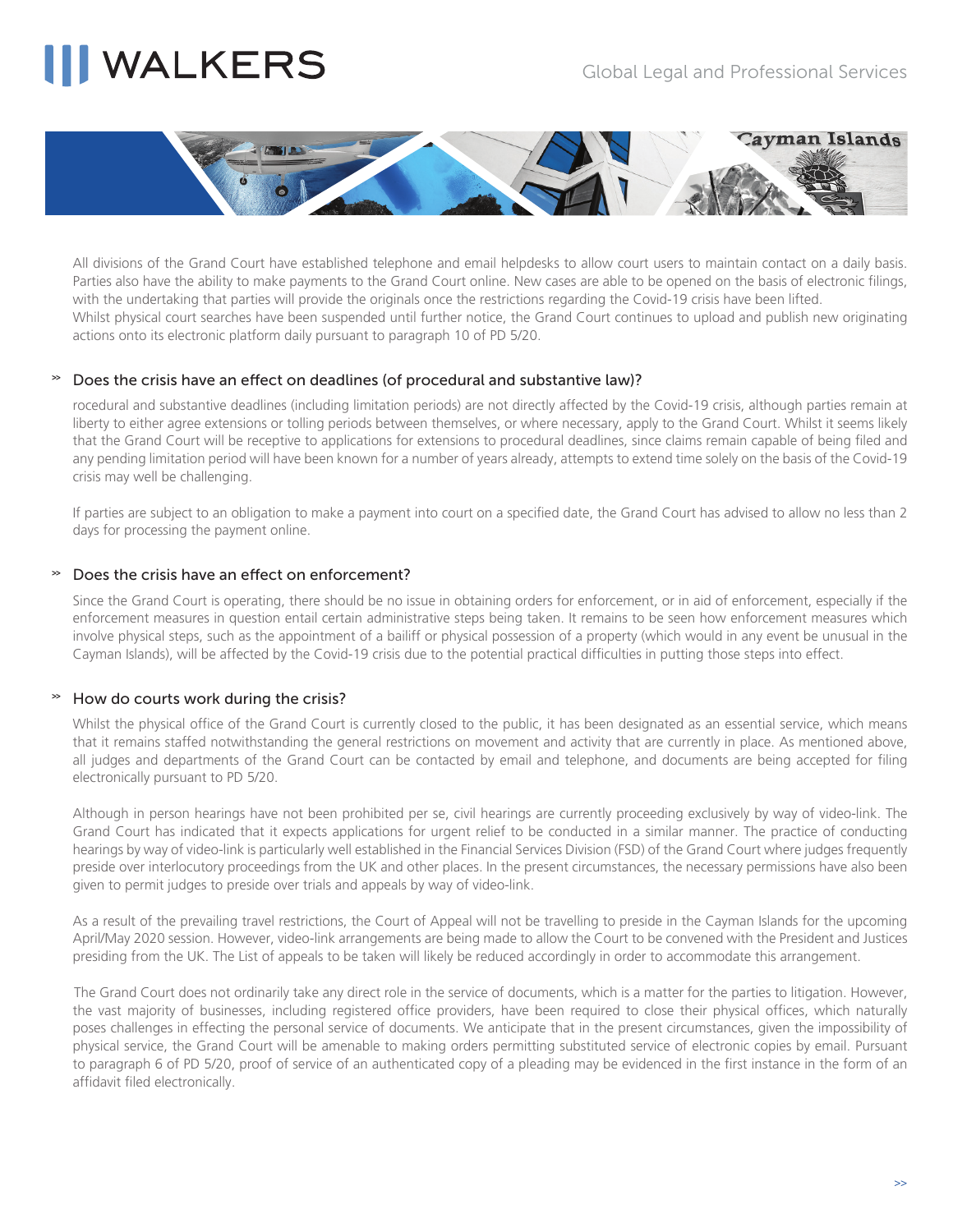# **WALKERS**



#### How are particularly urgent matters handled, in particular requests for interim measures such as injunctions and freeze orders?

Even where a case is urgent, it should still be possible for arrangements to be made for it to be conducted remotely. Any pressing issues to be determined will otherwise be dealt with by the Grand Court promptly in the usual way.

#### $\rightarrow$  How do lawyers work during the crisis?

Law firms in the Cayman Islands are not permitted to occupy their physical offices at the present time due to restrictions on movement and activity. However, all major firms continue to operate with attorneys working remotely. Litigators are also assisted by the various measures implemented by the Grand Court to facilitate the filing and processing of documents electronically, such as those set out in PD 5/20.

#### >> How do banks work during the crisis?

Banks are permitted to continue to provide essential services during the Covid-19 crisis period and as such remain in operation.

#### >> Does the crisis have an effect on insolvency law?

As matters stand, there has been no formal amendment to the insolvency regime in the Cayman Islands as a result of the Covid-19 crisis.

#### >> Are there any further effects not addressed in the questions above?

Subject to the directions of the judge in each case, the use of electronic bundles is especially encouraged at this time to reduce the need for photocopying and circumstances for the transmission of Covid-19.

## Forecast: after the crisis and long-term effects

### What are the consequences of the Covid 19 pandemic once the pandemic has abated, in the gradual return to a new normality and what are the long-term effects?

The current expectation is that as the restrictions on movement, business operation and international travel are removed in due course, the Cayman Islands legal system should be able to return to normal with relatively little difficulty. However, it is likely to be some time before the arrangements in relation to video-link hearings can be amended, given the international nature of the parties to many disputes and the difficulties that are likely to subsist in relation to travel to the Cayman Islands into the medium term.

The Cayman Islands has been financially stable over a significant period of time, and although it is likely that the domestic economy will have been substantially affected by the Covid-19 crisis, principally in the tourism sector, there is presently no reason to think that funding for core services, including law enforcement and the prosecution of economic crime or corruption based matters, will be adversely affected. Given the nature of Cayman Islands companies, it is likely to be global conditions rather than those prevalent within the Islands themselves which have the greatest impact.

In the event that there is an increase in claims against entities incorporated in the jurisdiction, there may be an increase in the proportion of cases seeking third party funding given the liberalisation of the Grand Court's approach in recent years in that regard.

Note: The latest media releases issued by the Grand Court relating to the continuity of its operations during the Covid-19 crisis are available at the following webpage: <https://www.judicial.ky/emergency-continuity-operations>

Practice Direction No. 5 of 2020 is available at the following webpage: <http://www.gov.ky/portal/pls/portal/docs/1/12944548.PDF>